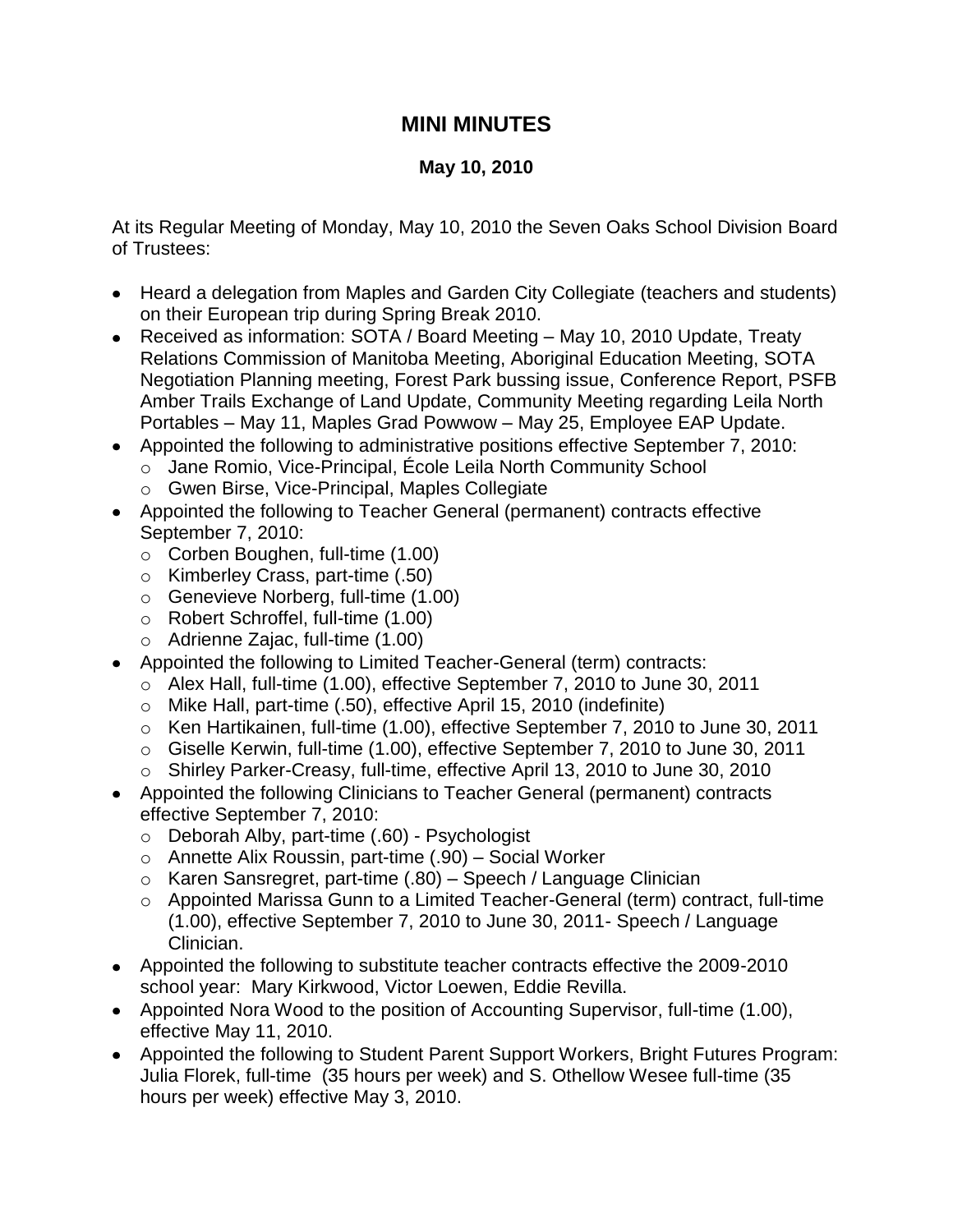- Appointed Andrew Goosen to the position of full-time (8 hours per day) permanent electrician effective May 17, 2010.
- Granted the following teachers leaves of absence, without pay, effective the 2010- 2011 school year: Allison Arnason (.29), Louise Bigourdin (.50), Jennifer Erickson (.50), Melissa Franics (.50), Sukhbir Gill (.50), Mia Hoorman (.70), Corinne Krestanowich (1.00), Carole McMillan (.40), and Caelin Philippot (.50).
- Granted Janet Lee a part-time (.50) leave of absence, without pay, effective January 6, 2011 to June 30, 2011.
- Granted the following clinicians leaves of absence, without pay, effective the 2010- 2011 school year: Kelly Ring-Whiklo (1.00), Cindy Yusim (.10).
- Granted parental leave to David Wiebe, paraprofessional, effective September 7, 2010 to June 30, 2011.
- Granted parental leave to Darryl Taylor, custodian, effective May 25, 2010 to August 27, 2010.
- Received intent to retire from Sergio Cardona, custodian, effective June 21, 2010.
- Received intent to retire from Asnat Gall, paraprofessional, effective June 30, 2010.
- Received intent to retire from Darlene Baxter and Elaine Hardie, school secretaries, effective June 30, 2010.
- Received intent to resign from Premal Modha, student parent support worker, effective May 18, 2010.
- Rescinded the following Superintendents' Personnel motion: #10-142 appointing Mike Hall to a part-time (.50) Limited Teacher-General (term) contract effective April 12, 2010 (indefinite).
- Approved that By-Law 3-2010 to appoint Senior Election Officials be given first, second, third and final reading, and be signed and sealed.
- Approved that the Board sign the cost sharing agreement between the City of Winnipeg and the Seven Oaks School Division for conducting the 2010 election for School Trustees, within the Division, on October 27, 2010.
- Approved that the Board support the Osvita Foundation dinner by sending a group representing the Division including R.F. Morrison School.
- Approved for payment:
	- o cheques #2103198-#2103516, #210133-#210147 (US), direct deposit #210004133-#210004620, and pre-authorized debits #201001-#201004 in the amount of \$3,487,583.17.
	- o Invoice No. 305282 for Amber Trails Land Exchange in the amount of \$7,657.86 be paid to D'Arcy & Deacon LLP.
	- $\circ$  Invoice No. 7899 for Renovations at Edmund Partridge Community School in the amount of \$893.64 be paid to Number Ten Architectural Group.
	- o Invoice No. 7901 for West St. Paul Groom Room Lifts and Ramp in the amount of \$1,718.91 be paid to Number Ten Architectural Group.
	- o Certificate of Payment No. 9 for Garden City Collegiate West Roof Replacement/Reinforcement Phase 2 in the amount of \$31,909.25 be paid to Regent Construction.
	- o 7-1/2% Statutory Holdback on Certificate of Payment No. 9 for Garden City Collegiate West Roof Replacement/Reinforcement Phase 2 in the amount of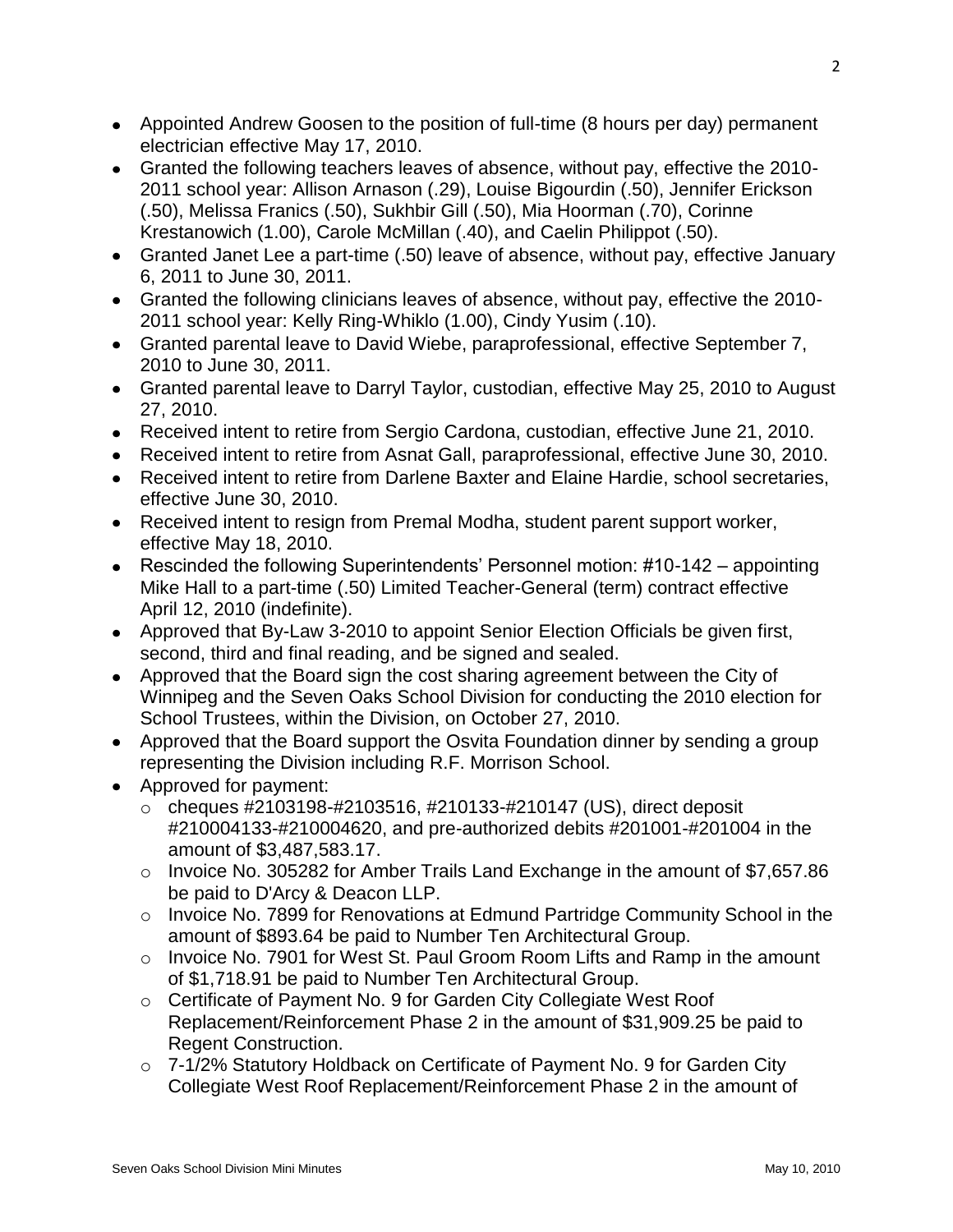\$1,834.43 be paid to Regent Construction Inc., with the approval of the Board's solicitor.

- o GST on the Release of Holdback for Garden City Collegiate West Roof Replacement / Reinforcement Phase 2 in the amount of \$91.73 be paid to Regent Construction.
- o Invoice No. 459322 for GCCI West Roof Replacement / Reinforcement Phase 2 in the amount of \$15,750.00 be paid to Stantec Consulting.
- o Approved that the Board sign a lease for the year July 1, 2010 to June 30, 2011 with Maples Day Care for the rental of day care space at École Constable Edward Finney School at a rental fee of \$1,697.50 per month.
- o Approved that the Board sign a lease for the year July 1, 2010 to June 30, 2011 with the Seven Oaks Teachers' Association for the rental of office space at Ben Zaidman Educational Resource Centre at a rental fee of \$112.00 per month.
- o Approved that the Board sign a lease for the year July 1, 2010 to June 30, 2011 with Sugar-N-Spice Kiddie Haven Inc. for the rental of day care space at Riverbend School at a rental fee of \$1,968.75 per month.
- o Approved that the Board sign a lease for the year July 1, 2010 to June 30, 2011 with Sugar-N-Spice Kiddie Haven Inc. for the rental of day care space at West Kildonan Collegiate at a rental fee of \$4,065.83 per month.
- o Approved that the Board sign a lease for the year September 1, 2010 to June 30, 2011 with O.K. Before and After School Child Care Centres Inc. for the rental of the mini-gymnasiums at A.E. Wright Community School, Ecole Constable Edward Finney School, Elwick Community School and O.V. Jewitt Community School at a rental fee of \$157.00 per month per site.
- o Approved that the Board sign a lease for the year September 1, 2010 to June 30, 2011 with Belmont Before and After School Program for the rental of the gymnasium, music room and kindergarten room at Belmont School at a rental fee of \$157.00 per month.
- $\circ$  Approved that the Board sign a lease for the year September 1, 2010 to June 30, 2011 with Collicutt Before and After School Program for the rental of the gymnasium space at Collicutt School at a rental fee of \$157.00 per month.
- o Approved that the Board sign a lease for the year September 1, 2010 to June 30, 2011 with Seven Oaks Child Care Centre Inc. for the rental of the gymnasium, including storage facility in the gymnasium area at R.F. Morrison School at a rental fee of \$157.00 per month.
- o Approved that the Board sign a lease for the year September 1, 2010 to June 30, 2011 with Kidi-Garden Day Nurseries Ltd. for the rental of the gymnasium, minigymnasium and library at Victory School at a rental fee of \$157.00 per month.
- o Approved that the Board sign a lease for the year September 1, 2010 to June 30, 2011 with YM-YWCA of Winnipeg Before and After School Program for the rental of the mini-gymnasium at West St.Paul School at a rental fee of \$157.00 per month.
- o Approved that the Board sign a lease for the year September 1, 2010 to June 30, 2011 with Sugar-N-Spice Kiddie Haven Inc. School Age Program for the rental of the mini-gymnasium at Riverbend Community School at a rental fee of \$157.00 per month.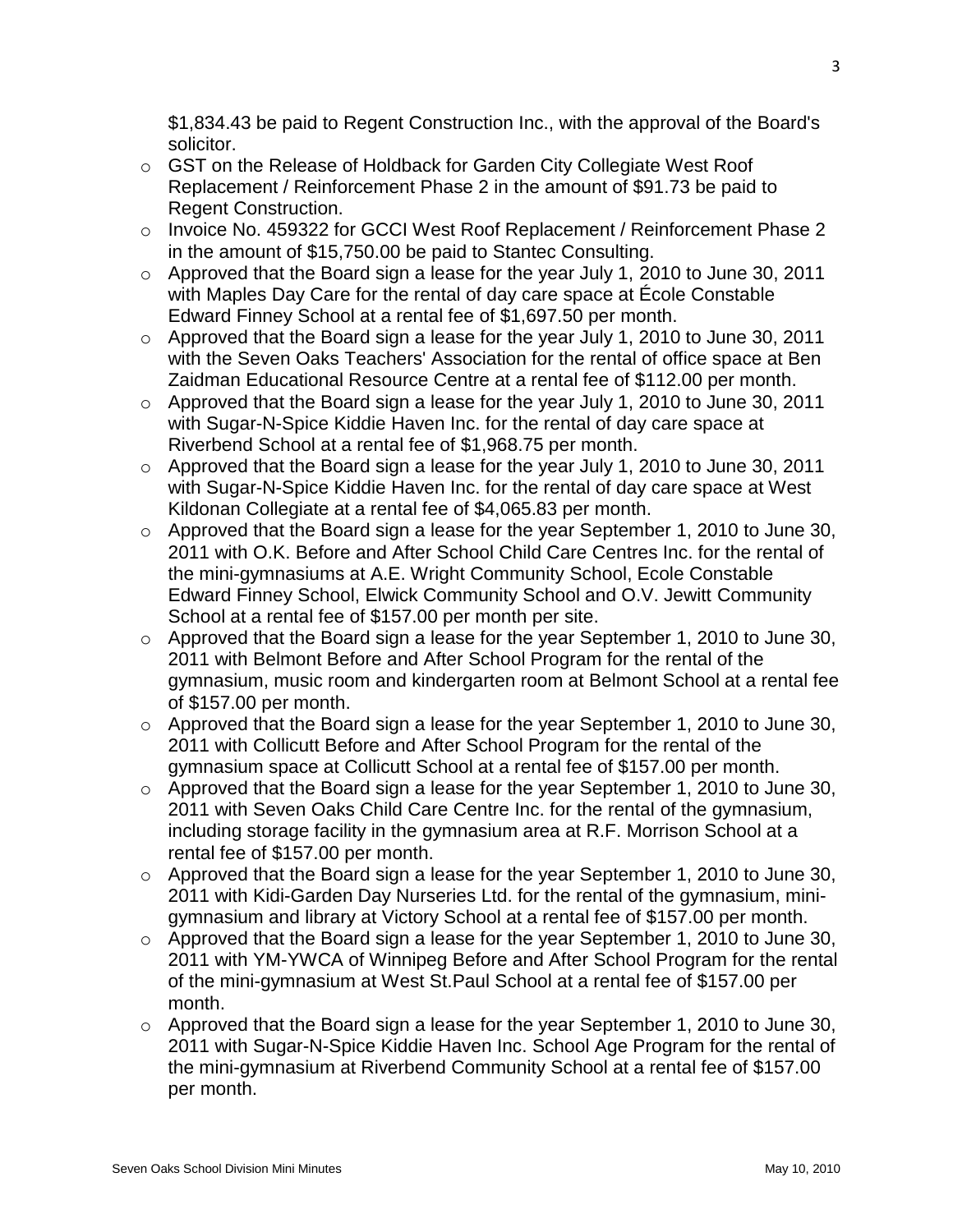- $\circ$  Approved that the Board sign a lease for the year July 1, 2010 to June 30, 2011 with Sunny Mountain Day Care Centre (1985) Inc. for the rental of the computer room and library at Governor Semple School at a rental fee of \$477.60 per month.
- o Approved that the Board sign a lease for the year September 1, 2010 to June 30, 2011 with Aleph Bet Child Life Enrichment Program - Margaret Park Satellite Site for the rental of day care space at Margaret Park School at a rental fee of \$724.50 per month.
- o Approved that the Board sign a lease for the year July 1, 2010 to June 30, 2011 with Kidi-Garden Day Nurseries Inc. for the rental of Seven Oaks School, 172 Smithfield Avenue, at a rental fee of \$2,532.32 per month.
- o Approved that the Board sign a lease for the year July 1, 2010 to June 30, 2011 with the Manitoba Association of School Superintendents for the rental of office space at the Ben Zaidman Educational Resource Centre at a rental fee of \$448.58 per month.
- o Approved that the Board sign a lease for the year July 1, 2010 to June 30, 2011 with the Manitoba Association of School Business Officials for the rental of office space at the Ben Zaidman Educational Resource Centre at a rental fee of \$72.92 per month.
- o Approved that the Board sign a lease for the year September 1, 2010 to June 30, 2011 with Aleph Bet Child Life Enrichment Program - Forest Park Satellite Site for the rental of day care space at Forest Park School at a rental rate of \$157.00 per month.
- o Approved that the Board sign a lease for the year September 1, 2010 to June 30, 2011 with O.K. Before and After School Child Care Centres Inc. - Kindergarden Child Care Program for the rental of day care space at O.V. Jewitt Community School at a rental fee of \$437.50 per month.
- Reports on:
	- $\circ$  University of Winnipeg Innovative Learning Centre.
	- o Sustainable Development / Unite to Change Meeting May 6, 2010.
	- o SEDA Workshop.
	- o Guys and Dolls Performance Leila North.
	- o Honour Band Performance Winnipeg Symphony Orchestra.
- Correspondence received from:
	- o Diane McGifford, Minister of Advanced Education and Literacy: Adult Education Centre, Seven Oaks Learning Centre and Urban Circle Training Centre Inc. registered as adult learning centres for 2010-11 and approved for funding.
	- o Workers Compensation Board: Client Profile Summary Report to March 31, 2010.
	- o Richard Kennett, Manitoba Justice, Lighthouses Program: 2010-2011 Lighthouses funding for KYAC Lighthouse.
	- o MASBO Winnipeg Region Residual Fee Rates 2010/2011.